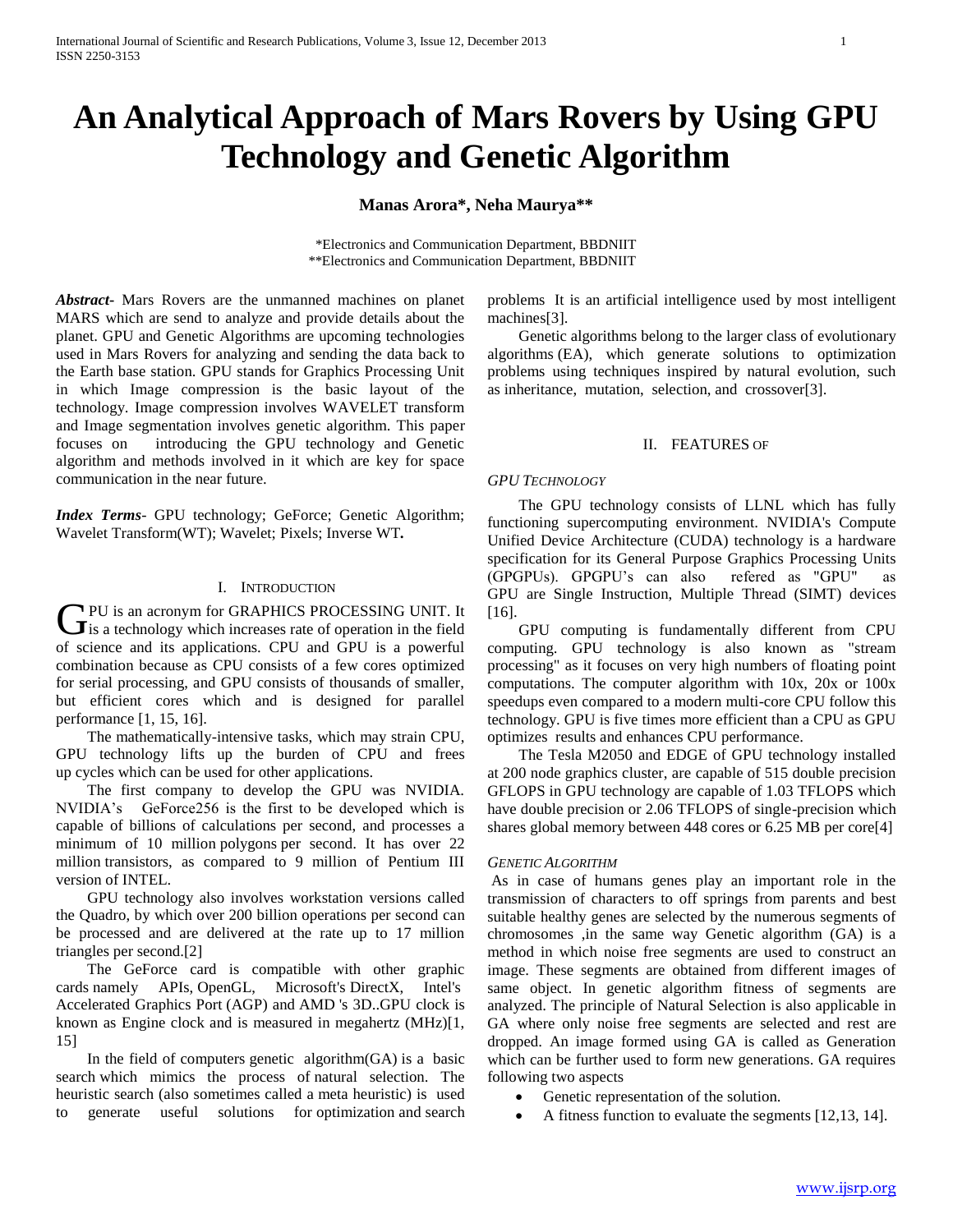## III. ADVANCEMENT IN GPU TECHNOLOGY

 Earlier in the field of computers and graphics involved a shared software which was used to define the graphics layout of the computers and mostly all graphics were driven by software DirectX. This software used to couple the main memory and secondary memory of the computers to execute particular application. Different versions of DirectX performed different functions and performed graphics analysis[5].As the technology advanced a dedicated graphics card introduced in CPU which had its own inbuilt memory options and RAM was saved both from timeless usage and over utilization. These cards where named as GeForce. In the MARS rovers these cards provide both color management and memory space consideration which are the key constrain for Image compression. Table 1 describes the advancement in dedicated cards and technology involved in them [5].

| <b>YEAR</b> | GPU                  | <b>TRANSISTORS</b> |
|-------------|----------------------|--------------------|
|             | <b>TECHNOLOGY</b>    |                    |
| 1995        | NVI                  | 1million           |
| 1999        | GeForce 256          | 22 million         |
| 2002        | GeForce4             | 63 million         |
| 2003        | <b>GeForceFX</b>     | 130 million        |
| 2004        | GeForce <sub>6</sub> | 220 million        |
| 2005        | GeForce7             | 302 million        |
| 2006-       | GeForce <sub>8</sub> | 754 million        |
| 2007        |                      |                    |
| 2008        | GeForceGTX200        | 1.4 billion        |

## TABLE 1: GPU TECHNOLOGY ADVANCEMENT

## IV. METHODOLOGY OF GPU TECHNOLOGY

 In the field of communication this technology leads to graphical analysis of signals and helps in color management of the input data. In Mars rovers GPU technology helps in maintaining color strength of images taken by it and compresses the image so that main memory can accommodate large amount of data in the form of images taken by the camera of a rover. The sequential steps where GPU technology in a rover is used



#### **Image Compression performed by a ROVER**

 In GPU technology graphics pipeline is a key method to analyze and compress image using Wavelet transform

 Graphics pipeline is a fundamental concept in computer graphics and refers to a series of interconnected stages through which data and commands describing a scene in an image by

which a rover can built an image and process it to the PHOTOREALISTIC model of the object on MARS [6,7]. Graphics pipeline also helps in adapting the images on the screen close to the human eye observations. GPU helps in modifying image and remove noisy signals by the use of wavelets with respect to time for analyzing, compressing and maintaining nature and layout of PIXEL of an image.

*The basic methodology of GPU technology is:*



#### **Flow Chart of Methodology of GPU Technology**

 *a) Bus interface* It interfaces with the system for sending and receiving data by processing commands[7].

 *b) Vertex Processing* It converts each vertex into a 2D screen position, and color is determined by lighting process. A programmable vertex shader is used which enables custom transformations for effects like warping, deformations of a shape. By vertex processing, vertices are transformed to screen space [7].

 *c) Clipping* It removes the parts of the image which are invisible in the 2D screen view like backsides of objects, areas which the applications or window system do not cover which are thus, deleted or clipped [7].

 *d) Triangle Setup* Collected vertices are converted into triangles and information is generated for every attribute of every pixel associated with the triangle [7].

 *e) Rasterization* In this triangles are filled with pixels which are known as "fragments" which may or may not wind up in the frame buffer [7].

 *f) Occlusion Culling* It removes pixels that are hidden or occluded by other object [7].

 *g) Parameter Interpolation* In this values for each fixed pixel is computed on the basis of color, fog, and texture [7].

 *h) Pixel Shader* In this stage textures and final colors are added to the fragments. In this stage a programmable pixel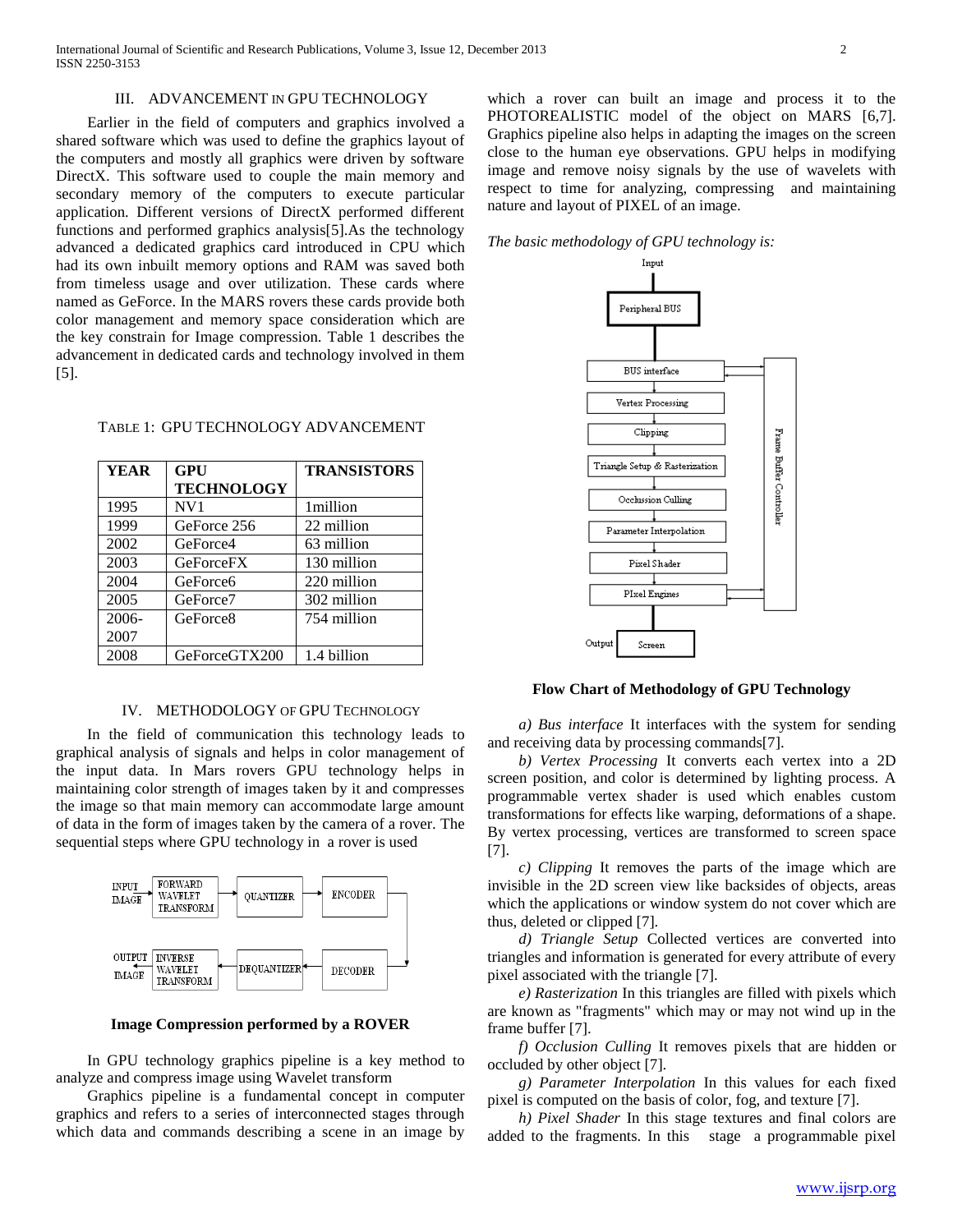shader is used to combine pixel's attributes and textures in a user-defined way for generating custom shading effects in the image [7].

 *i) Pixel Engines* These are used for mathematically combination of final fragment colors, coverage and degree of transparency with the existing data stored at the associated 2D location in the frame buffer for producing the final color for the pixel [7].

 *j) Frame Buffer Controller* The frame buffer controller interfaces the physical memory which stores the actual pixel values. The frame buffer memory is often used to store graphics commands, textures and other attributes associated with each pixel [7].

#### *GENETIC ALGORITHM*

 In a genetic algorithm, an object is segmented and a population of solutions are obtained for a problem and these are evolved toward better solutions whose properties can be altered. These solutions are represented in binary as strings of 0s and 1s.In this algorithm solutions are obtained from a population of randomly occurring segments and by an iterative process whose ,final results obtained are termed as a generation. In each generation, the fitness of solution in the population is evaluated and the most fit solution are stochastically selected from the population, and each individual's solution is modified (in similar way as in humans chromosomes are recombined and possibly randomly mutated) to form a new generation. The new generation of solutions is then used in the next iteration of the algorithm. Commonly, the algorithm terminates when either a maximum number of generations has been produced, or a satisfactory fitness level has been reached for the population [2]. A standard representation of each segment or solution is as an array of bits of 0s and 1s.GA has main property has similar genetic representations as in humans in which appropriate segments of chromosomes are recombined. In the same manner noiseless or less noisy segments are combined to form a solution in GA which are convenient as they are aligned due to their fixed size, which facilitates simple crossover operations.



**Methodology of Genetic Algorithm**

 GA representations are explored in genetic programming and graph-form representations in human chromosomes are also explored in evolutionary programming of genetic algorithm in which different segments are analyzed.

## V. ANALYTIC APPROACH

 In the analytic application to MARS ROVERS featuring Satellite Communication both GPU and GA contribute to image compression and image segmentation respectively*.*

Image compression is a technique to reduce image size, PSNR value and number of pixels per block keeping W/L ratio same in order to increase the capacity of file storage and to improve the losses introduced in communication process.

 Image segmentation is a process in which proper segments are selected to reconstruct the image which are less noisy and are close to object in the same way as in a human chromosomes are segmented to form an offspring .A composite image is formed by segments of different images taken of same object by MARS ROVERS.

 Both the techniques GPU technology and GA are used by MARS rovers to communicate the EARTH base station and connect both the planets.

#### *Image Compression*

 Compression of an image taken by the Rover is a technique in which W/L of the image, number of pixels and resolution are maintained. In the rovers graphics nature of the image is maintained and memory constrains are modified. In image compression size of the image is changed so that available memory can be effectively utilized and speed of operation is enhanced. The graphics layout of the image is modified by GPU technology and compression is obtained by transforming the image by using Wavelet transform. This transform transforms image into another form of representation. It does not change the information content present in the image. Wavelet Transform provides a time-frequency representation of the image [17].

The Wavelet transform involved uses small wavelets of finite energy and multi resolution techniques for analyzing different frequencies. Wavelets used in this transform are localized waves and have energy constrains in both time and space.



## **a WAVE and a WAVELET**

 In the image compression using Wavelet transform image is divided into number of signals and each signal to be analyzed is multiplied with a wavelet function which is acts as a window function and then the transform is computed for each segment generated. Value of the output of the system using Wavelet transform depends upon width of the wavelets used which scale and translate the signals.

 Nature of timing sequences of wavelets transform may be Continuous or Discrete. The window function of continuous wavelet transform from (1).

$$
Xwt(\tau,s) = \frac{1}{\sqrt{|s|}} \int x[t] \cdot \psi * (\frac{t-\tau}{s})
$$
\n(1)

 The continuous wavelet transform is the sum over all time of scaled and shifted versions of the mother wavelet ψ. The coefficients in continuous wavelet transform are calculated from (2).

$$
C(s,\tau) = \int f(t)\psi(s,\tau,t)dt
$$
\n(2)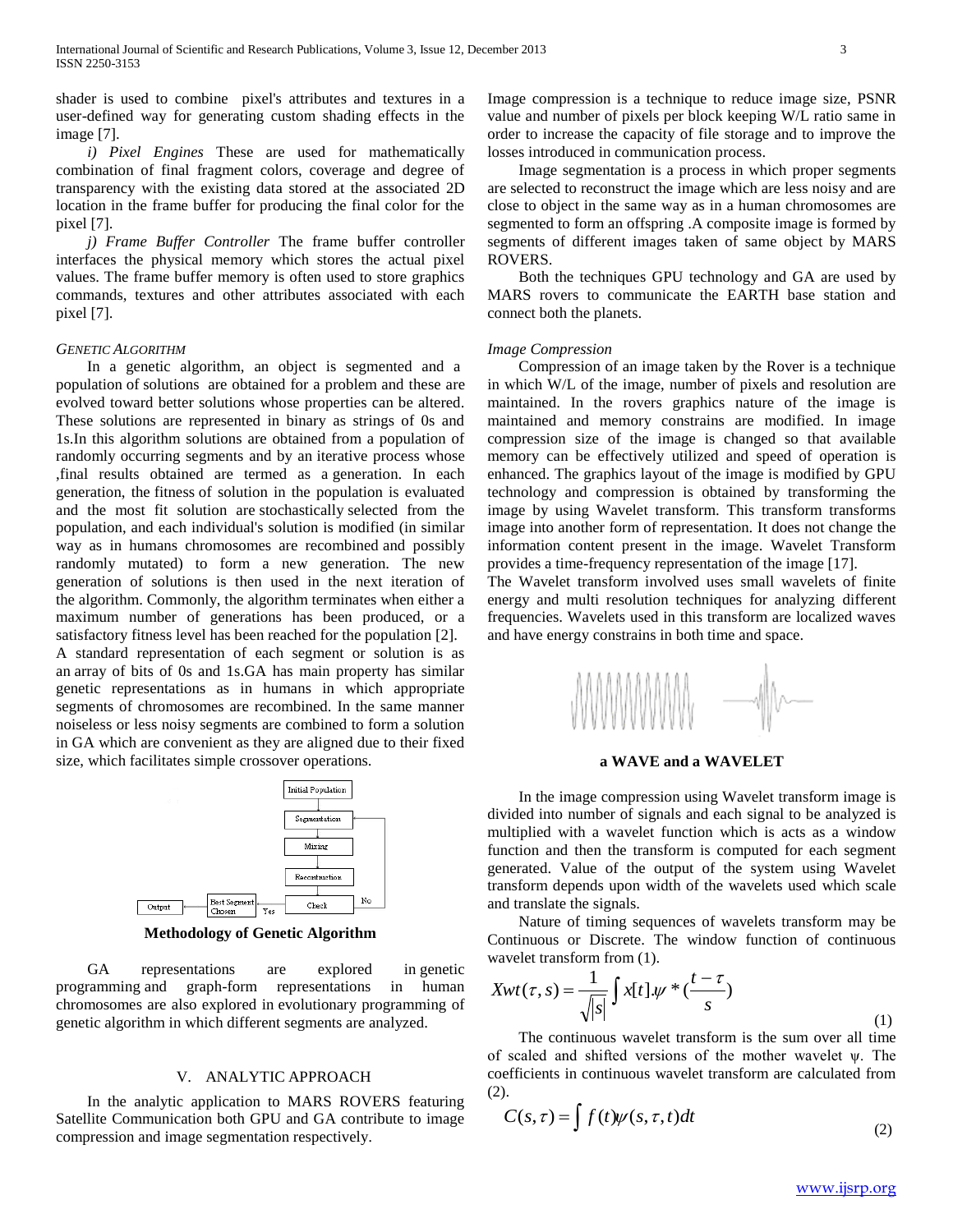in which  $\tau$  is proportional to time information and s is proportional to inverse frequency information[8].

 Equation 3 gives window function of discrete wavelet transform.

$$
Xwt(\tau,s) = \frac{1}{\sqrt{|s|}} \psi(\frac{t-\tau}{s})
$$
\n(3)

 The Discrete Wavelet transform is calculated using above window function and respective transform function is (4).

$$
y[n] = (x * g)[n] = \sum_{\infty} x[k]g[n-k]
$$
\n<sup>(4)</sup>

 The Discrete Wavelet Transform (DWT), is based on subband coding and yields fast computation of Wavelet Transform. It is easy to implement and also reduces the computation time and resources required [17].

 In image compression and processing techniques there are 256 intensity levels or scales in which 0 is black and 255 are white. Each level is represented by an 8-bit binary number so black is 00000000 and white is 11111111[8].



**Intensity level of an Image**

 At the receiver end decompression is performed using inverse Wavelet transform (WT) and original image as by (5).

$$
x(t) = \int_0^\infty \int_{-\infty}^\infty \frac{1}{a^2} X_w(a, b) \frac{1}{\sqrt{|a|}} \overline{\psi} \left( \frac{t - b}{a} \right) db da
$$
\n
$$
= \sum_{n=0}^\infty \frac{1}{n^2} \overline{X}_n(a, b) \frac{1}{\sqrt{|a|}} \overline{\psi} \left( \frac{t - b}{a} \right) db da
$$
\n
$$
(5)
$$

where 
$$
\overline{\Psi}(t)
$$
 is a dual function of  $\Psi(t)$  [9].  
\n
$$
\psi(t) = \begin{cases}\n1 & (0 \leq t < \frac{1}{2}) \\
-1 & (\frac{1}{2} \leq t < 1) \\
0 & \text{otherwise}\n\end{cases}
$$
\n(6)

 Equation (7) is the inverse DWT used by rovers to decompress images is given by[10,11].

$$
f(n) = \frac{1}{\sqrt{M}} \sum_{k} W_{\varphi}(j_{o}, k) \psi_{j,k}(n) + \frac{1}{\sqrt{M}} \sum_{j-j_{o} \in K}^{\infty} W_{\psi}(j, k) \psi_{j,k}
$$
\n(7)

 Therefore image compression algorithms aim to remove redundancy in data in a way which makes image reconstruction possible and redundancies are removed. It is a compression technique which aims to reduce the requirements of storage space, transmission bandwidth and transmission time and helps in quicker transmission and decompressed at receiver

### *Image Segmentation*

 Image segmentation is a process of dividing an digital image into multiple segments or parts. According to some homogeneity criteria set of pixels, pixels in a region are similar in both segments and un segmented image in respect to color, intensity or texture and it helps in locating and identifying objects and boundaries in an image. The basic goal of image segmentation is to simplify or change the representation of an image into something that is more meaningful and easier to analyze. In the image segmentation an image is segmented in number of segments and a new image is reconstructed using segments so that a lossless or less noisy image can be formed. It is basically performed by use of Genetic algorithm which analyses and selects less noisy segments for reconstruction.

 Genetic algorithm is a method of dividing parental image into segments and from the population of segments it judges and create an offspring image with best fitted valued segments. Major GA operators are [12, 13, 14]

- Mutation
- Crossover
- Reproduction or reconstruction



GA rule for Image Segmentation

 The choice of a segmentation technique over another and the level of segmentation are decided by the particular type of image and characteristics considered but all have same flow diagram.

A simple GA algorithm has following steps:

- Start with a randomly generated population of n bit segments of images
- Calculate the fitness  $f(x)$  of each segment in the population.
- Repeat the steps until an image is reconstructed using best fitted segments.
- We select a pair of parental images from the current population of images which on selection has least noise effect.
- With probability, crossover the pair at a randomly chosen point to form two new reconstructed images as offspring. If no crossover takes place, form two offspring that are exact copies of their respective mother image.
- Mutate the two new reconstructed images at each locus with probability and place the resulting segments in new population.
- Replace the current population with new population of reconstructed images[12,13,14]

 This results in an image segments that collectively cover the entire image or a set of contours extracted from the image.